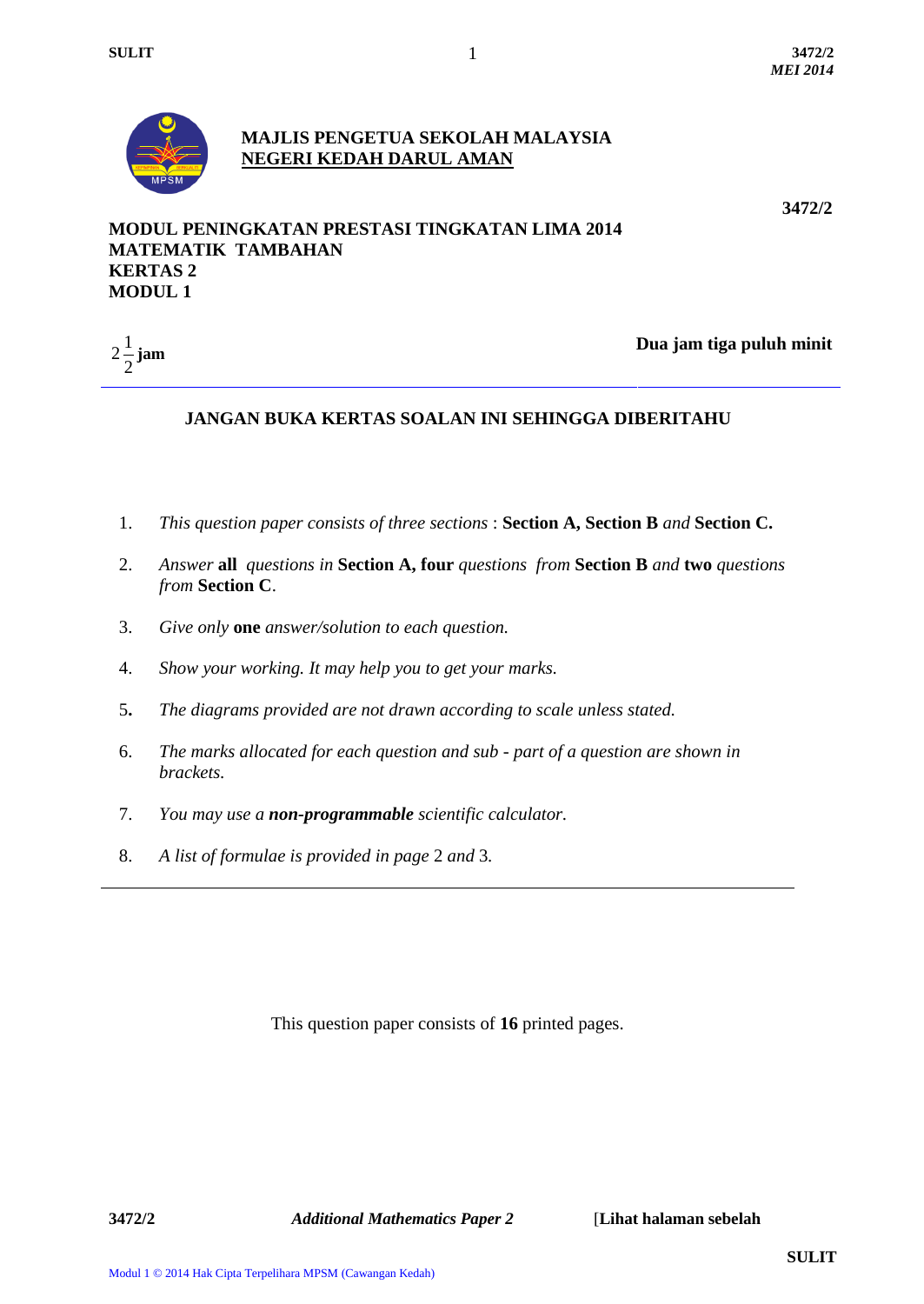2

*The following formulae may be helpful in answering the questions. The symbols given are the ones commonly used.*

## **ALGEBRA**

1. 
$$
x = \frac{-b \pm \sqrt{b^2 - 4ac}}{2a}
$$
  
\n2.  $a^m \times a^n = a^{m+n}$   
\n3.  $a^m \div a^n = a^{m-n}$   
\n4.  $(a^m)^n = a^{mn}$   
\n5.  $\log a$   $mn = \log a$   $mn + \log a$   $n$   
\n6.  $\log_a \frac{m}{n} = \log_a m - \log_a n$   
\n7.  $n = a + (n-1)d$   
\n8.  $\log a$   $b = \frac{\log c}{\log c} a$   
\n9.  $T_n = a + (n-1)d$   
\n10.  $S_n = \frac{n}{2}[2a + (n-1)d]$   
\n11.  $T_n = ar^{n-1}$   
\n12.  $S_n = \frac{a(r^n - 1)}{r - 1} = \frac{a(1 - r^n)}{1 - r}, r \ne 1$   
\n13.  $S_\infty = \frac{a}{1 - r}, |r| < 1$ 

#### **CALCULUS**

1. 
$$
y = uv
$$
,  $\frac{dy}{dx} = u \frac{dv}{dx} + v \frac{du}{dx}$ 

7.  $\log_a m^n = n \log_a m$  $\log_a m^n = n \log_a$ 

2. 
$$
y = \frac{u}{v}
$$
,  $\frac{dy}{dx} = \frac{v \frac{du}{dx} - u \frac{dv}{dx}}{v^2}$ 

*dx du*

*du dy*

 $\frac{dy}{dx} = \frac{dy}{dx} \times$ 

$$
= \int_{a}^{b} y \, dx \quad \text{or}
$$

$$
= \int_{a}^{b} x \, dy
$$
5. Volume of revolution
$$
= \int_{a}^{b} \pi y^{2} \, dx \quad \text{or}
$$

$$
= \int_{a}^{b} \pi x^{2} \, dy
$$

4 Area under a curve

#### **GEOMETRY**

1. Distance = 
$$
\sqrt{(x_2 - x_1)^2 + (y_2 - y_1)^2}
$$

2. Mid point

3.

*dx*

$$
(x, y) = \left(\frac{x_1 + x_2}{2}, \frac{y_1 + y_2}{2}\right)
$$

3. Division of line segment by a point  $\sqrt{ }$ 

$$
(x, y) = \left(\frac{nx_1 + mx_2}{m+n}, \frac{ny_1 + my_2}{m+n}\right)
$$

4. Area of triangle  
\n
$$
= \frac{1}{2} |(x_1y_2 + x_2y_3 + x_3y_1) - (x_2y_1 + x_3y_2 + x_1y_3)|
$$
\n5. 
$$
|\mathbf{r}| = \sqrt{x^2 + y^2}
$$

$$
6. \quad \hat{r} = \frac{x\dot{\mathbf{i}} + y\dot{\mathbf{j}}}{\sqrt{x^2 + y^2}}
$$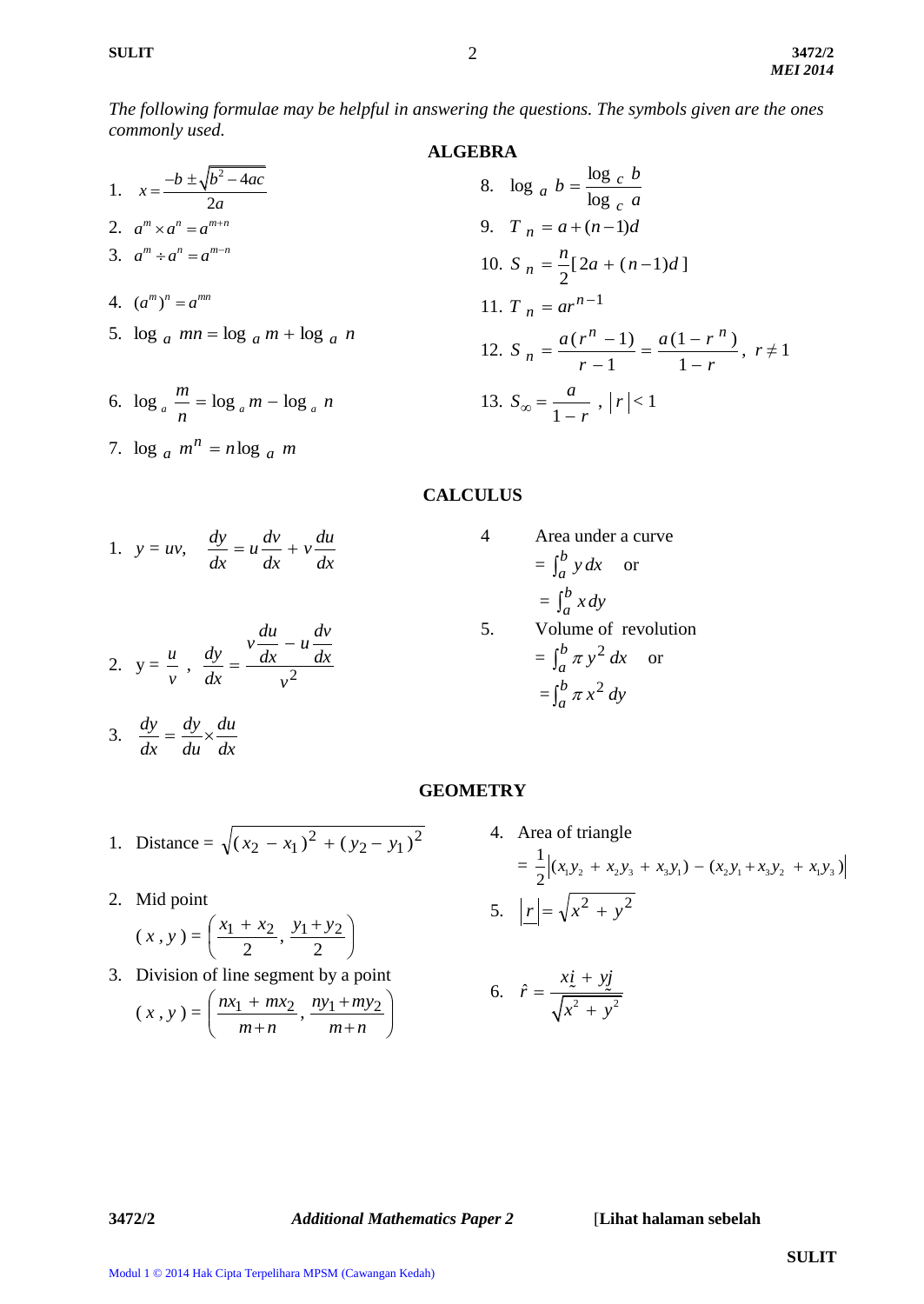**STATISTICS**

1. 
$$
\bar{x} = \frac{\sum x}{N}
$$
  
2.  $\bar{x} = \frac{\sum fx}{\sum f}$ 

3. 
$$
\sigma = \sqrt{\frac{\sum (x - \bar{x})^2}{N}} = \sqrt{\frac{\sum x^2}{N} - \bar{x}^2}
$$

4. 
$$
\sigma = \sqrt{\frac{\sum f(x - \bar{x})^2}{\sum f}} = \sqrt{\frac{\sum fx^2}{\sum f} - \bar{x}^2}
$$

$$
5. \quad m = L + \left(\frac{\frac{1}{2}N - F}{f_m}\right)C
$$

$$
6. \quad I = \frac{Q_1}{Q_0} \times 100
$$

7 
$$
\bar{I} = \frac{\sum W_i I_i}{\sum W_i}
$$
  
\n8  ${}^nP_r = \frac{n!}{(n-r)!}$   
\n9  ${}^nC_r = \frac{n!}{(n-r)!r!}$   
\n10  $P(A \cup B) = P(A) + P(B) - P(A \cap B)$   
\n11  $P(X = r) = {}^nC_r p^r q^{n-r}, p+q = 1$   
\n12 Mean,  $\mu = np$   
\n13  $\sigma = \sqrt{npq}$   
\n14  $Z = \frac{X - \mu}{\sigma}$ 

## **TRIGONOMETRY**

- 
- 2. Area of sector,  $A = \frac{1}{2}r^2\theta$ 2  $\frac{1}{r}$
- 3.  $\sin^2 A + \cos^2 A = 1$
- 4. sec  $^2A = 1 + \tan^2 A$
- 5. cosec  $^2 A = 1 + \cot^2 A$
- 6. sin  $2A = 2\sin A \cos A$ 7.  $\cos 2A = \cos^2 A - \sin^2 A$  $= 2 \cos^2 A - 1$  $= 1 - 2 \sin^2 A$
- 1. Arc length,  $s = r\theta$  8. sin  $(A \pm B) = \sin A \cos B \pm \cos A \sin B$ 
	- 9. cos  $(A \pm B) = \cos A \cos B \mp \sin A \sin B$

10 tan (A ± B) = 
$$
\frac{\tan A \pm \tan B}{1 \mp \tan A \tan B}
$$
  
\n11 tan 2A = 
$$
\frac{2 \tan A}{1 - \tan^2 A}
$$
  
\n12 
$$
\frac{a}{\sin A} = \frac{b}{\sin B} = \frac{c}{\sin C}
$$
  
\n13 
$$
a^2 = b^2 + c^2 - 2bc \cos A
$$
  
\n14 Area of triangle = 
$$
\frac{1}{2}ab\sin C
$$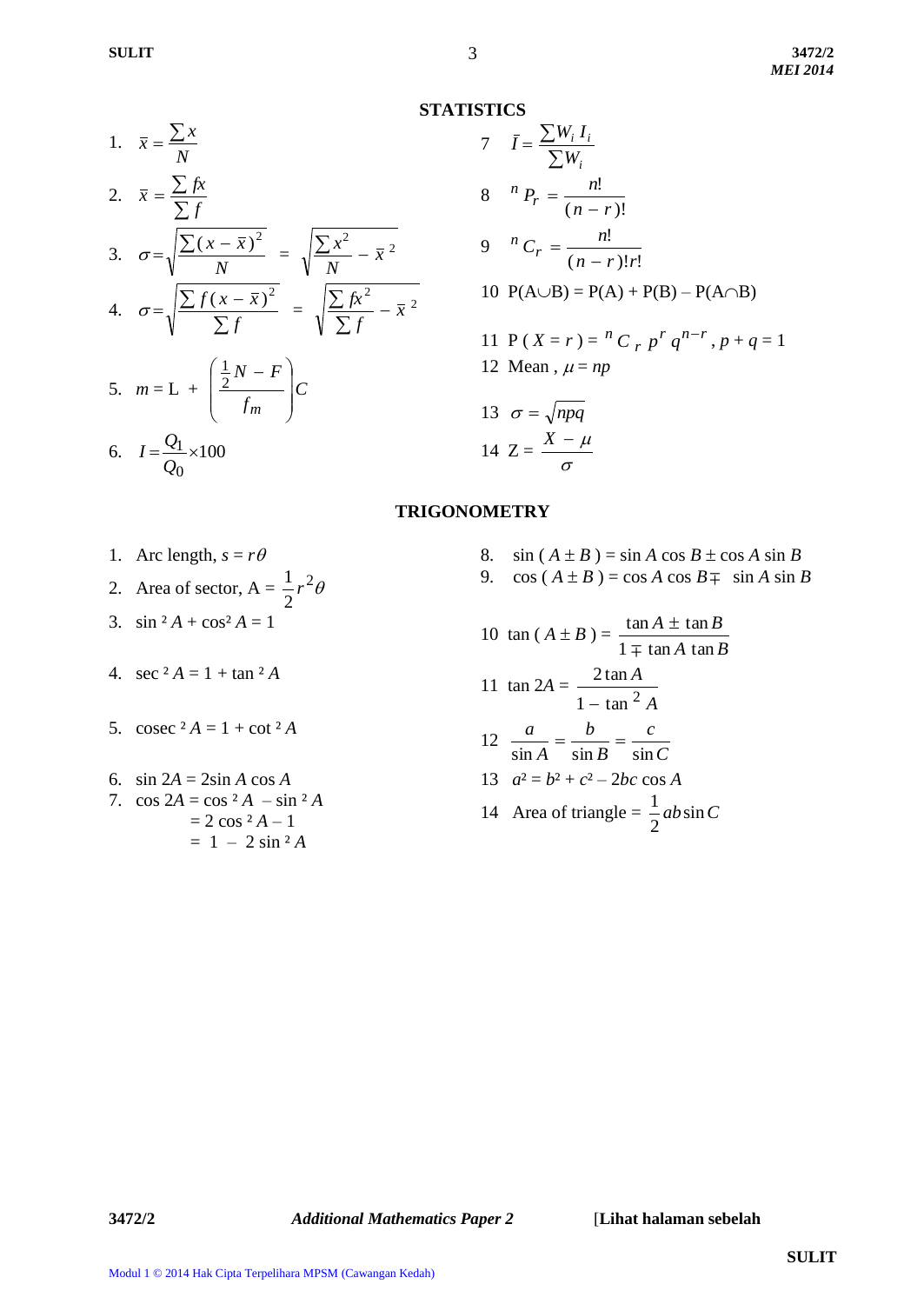#### **Section A** *Bahagian A* [ 40 *marks* ] [ 40 *markah* ]

## Answer **all** questions.  *Jawab semua soalan.*

1 Solve the simultaneous equations  $x - y = 4$  and  $x^2 + y^2 = 10$ . [5 *marks*] *Selesaikan persamaan serentak*  $x - y = 4$  *dan*  $x^2 + y^2 = 10$ .

[5 *markah*]

- 2 (*a*) Given that  $g: x \to x^2 4$  and  $gf(x) = x^2 + 6x + 5$ . Find the function of  $f(x)$  [3 *marks*]
	- (*b*) Given that  $k: x \rightarrow 3x-4$ , find the value of  $(i) k^{-1}(5)$ (ii) *p* if  $k^{-1}(p) = 2$ [3 *marks*]
	- (a) *Diberi bahawa*  $g: x \to x^2 4$  *dan*  $gf(x) = x^2 + 6x + 5$ . *Cari fungsi*  $f(x)$ . [3 *markah*]
	- $(b)$  *Diberi bahawa*  $k: x \rightarrow 3x-4$ , cari nilai bagi (i)  $k^{-1}(5)$ (ii) *p jika*  $k^{-1}(p) = 2$ *.* [3 *markah*]
- <sup>3</sup> (*a*) The quadratic function  $f(x) = x^2 10x + 12$  can be expressed in the form of  $y = (x + m)^2 - n$ , find the value of *m* and *n*. [2 *marks*]
	- (*b*) If  $\alpha$  and  $\beta$  are the roots of quadratic equation  $2x^2 + 9x 8 = 0$ , form the equation with roots  $3\alpha$  and  $3\beta$ .
		- [4 *marks*]
	- (a) *Persamaan kuadratik*  $f(x) = x^2 10x + 12$  boleh dinyatakan dalam bentuk  $y = (x + m)^2 - n$ , *cari nilai m* dan *n*. [2 *markah*]
	- (*b*) *Jika*  $\alpha$  and  $\beta$  adalah punca-punca bagi persamaan kuadratik  $2x^2 + 9x 8 = 0$ , terbitkan satu persamaan kuadratik yang mempunyai punca-punca 3α dan 3β.

[4 *markah*]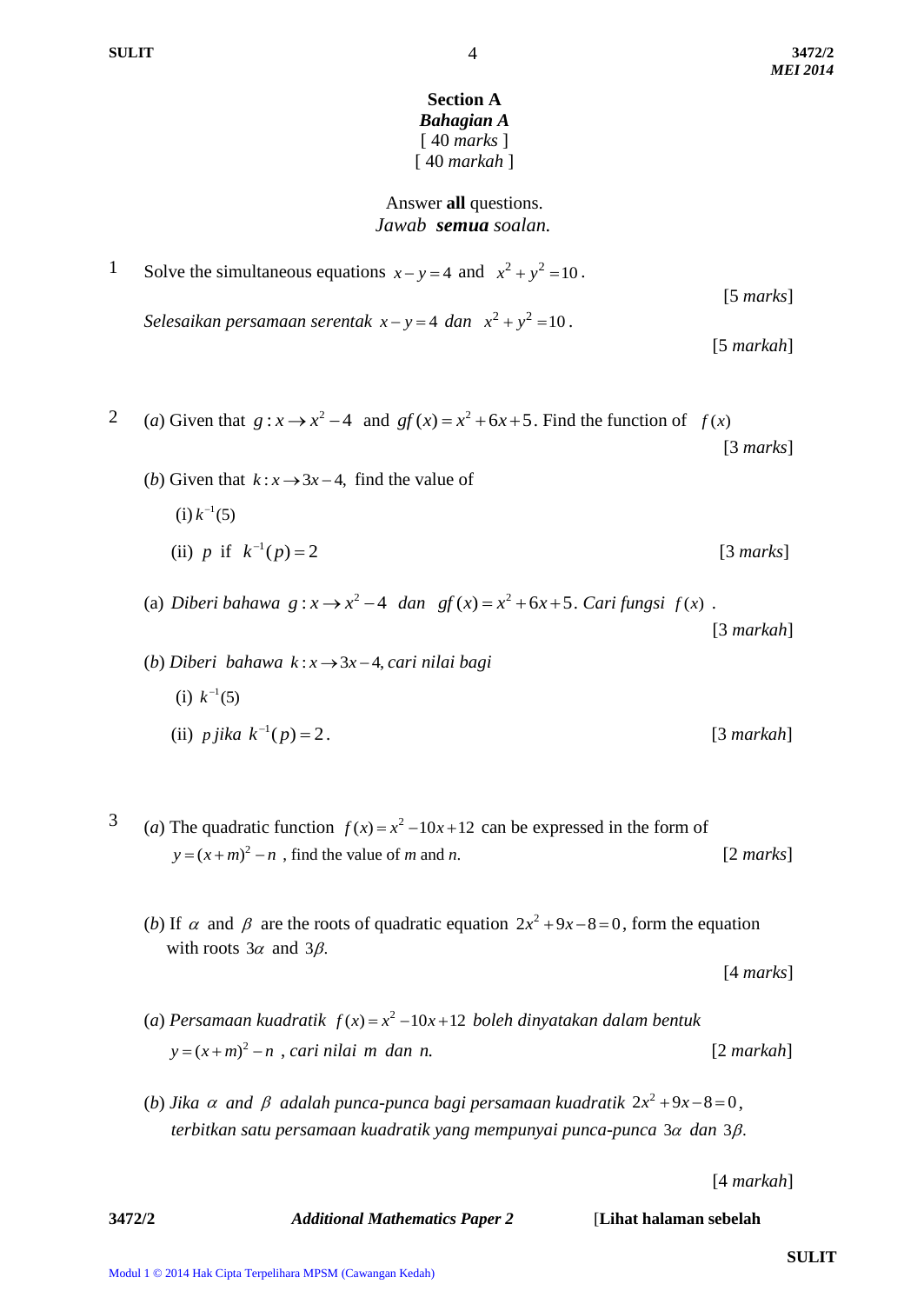4



 Diagram 4 / *Rajah* 4 *Q*

In Diagram 4, point Q lies on the straight line  $OR$  such that  $OQ:QR = 3:2$ . Point Q also is the midpoint of the straight line *BC*. Given that  $\overrightarrow{OC} = 6x$ ,  $\overrightarrow{CR} = 3y$  and  $\overrightarrow{OB} = 4y$ . (*a*) Express in terms of *x* and *y*

| $(i)$ OR,                         |  |           |
|-----------------------------------|--|-----------|
| $\longrightarrow$<br>(ii) $QR$ ,  |  |           |
| $\longrightarrow$<br>(iii) $BR$ . |  | [6 marks] |
|                                   |  |           |

(*b*) Hence, determine whether *BR* is parallel to *OC*. [2 *marks*]

*Dalam Rajah* 4, titik Q terletak pada garis OR dengan keadaan  $OQ$ : QR = 3:2. *Titik Q juga adalah titik tengah bagi garis lurus BC. Diberi bahawa*  $\overrightarrow{OC} = 6$ *x,*  $\overrightarrow{CR} = 3$ *y*  $dan$   $OB = 4y$ (*a*) *Ungkapan dalam sebutan x dan y* ,

| $\longrightarrow$<br>(ii) $QR$ , |              |
|----------------------------------|--------------|
| (iii) $\overrightarrow{BR}$ .    | $[6$ markah] |

(*b*) *Seterusnya, tentukan samada BR adalah selari dengan OC*. [2 *markah*]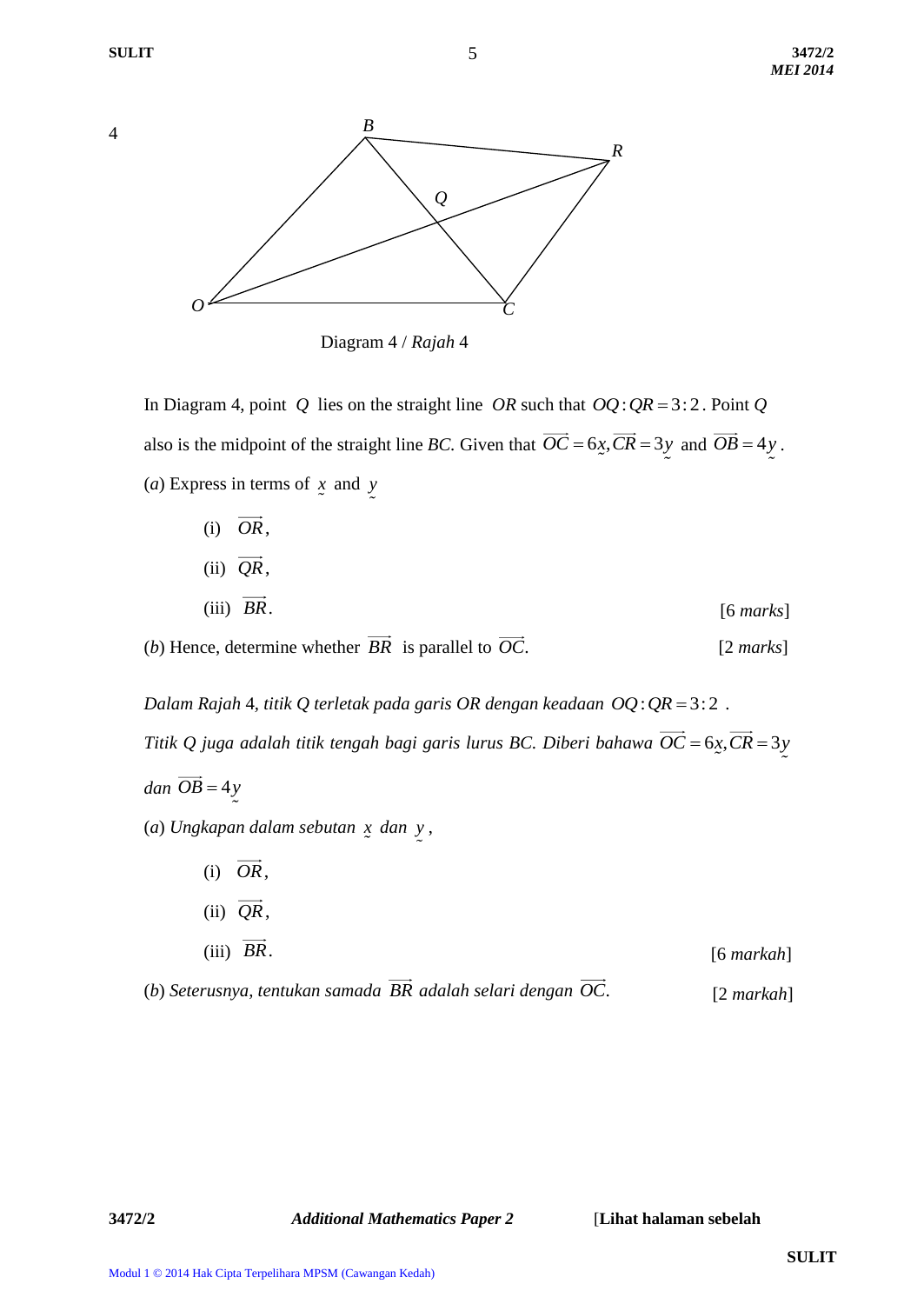5 (*a*) A set of eight numbers,  $x_1, x_2, x_3, \dots, x_8$ , has a mean of 5 and variance of 9.

Find

(i) 
$$
\sum x
$$
,  
\n(ii)  $\sum x^2$  [3 marks]

(*b*) If each of the numbers is multiplied by 3 and then increased by 5, find the new value for the

- (i) mean,
- (ii) standard deviation.

[4 *marks*]

- (*a*) *Suatu set yang terdiri daripada lapan nombor,*  $x_1, x_2, x_3, \ldots, x_8$ *, mempunyai min* 5 *dan varians* 9. *Cari*
- $(i)$   $\sum x$ ,  $(i)$   $\sum x^2$  $\sum x^2$  [3 *markah*]
- (*b*) *Jika setiap nombor didarab dengan* 3 *dan ditambah dengan* 5, *cari nilai yang baru untuk* 
	- (i) *min* ,
	- (ii) *sisihan piawai* .

[4 *markah*]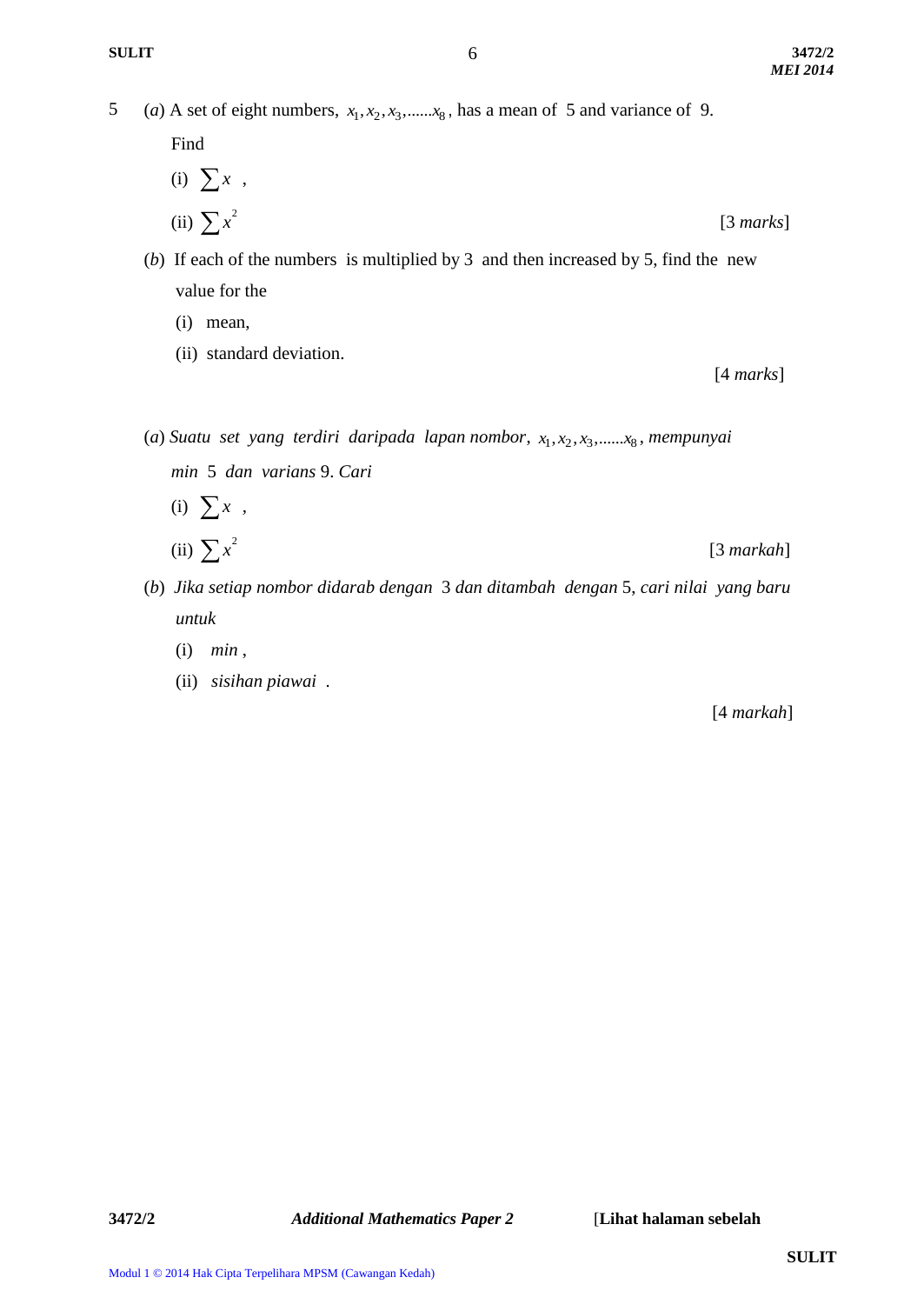6

7



Diagram 6 / *Rajah* 6

Diagram 6 shows part of the arrangement of an infinite series of right angle triangles. It is given  $OA = OB$ ,  $OD = OE$ ,  $OF = OG$ ,  $OH = OI$  and so on. The length of  $OA$  is  $p$  cm. *D* is the midpoint of *AO*, *F* is the midpoint of *DO*, *H* is the midpoint of *FO* and so on.

(*a*) Show that the areas of the triangle *AOB*, *DOE*, *FOG*, ... form a geometric progression and hence, state the common ratio of the progression.

[3 *marks*]

(*b*) Given  $OA = 80$  cm,

(i) determine which triangle has an area of  $\frac{25}{100}$ 128  $\text{cm}^2$ ,

(ii) find the sum to infinity of the areas, in  $\text{cm}^2$ , of the triangles.

[5 *marks*]

*Rajah* 6 *menunjukkan sebahagian daripada susunan tak terhingga bagi siri segitiga tepat*. *Diberi OA* = *OB*, *OD* = *OE*, *OF* = *OG*, *OH* = *OI dan seterusnya. Panjang OA ialah* p cm*. D ialah titik tengah bagi AO, F ialah titik tengah bagi DO*, *H ialah titik tengah bagi FO dan seterusnya.*

(*a*) *Tunjukkan luas bagi segitiga tepat AOB*, *DOE*, *FOG*, ...*membentuk satu janjang geometri dan seterusnya, nyatakan nisbah sepunya bagi janjang ini.*

[3 *markah*]

(*b*) *Diberi*  $OA = 80$  cm,

(i) *tentukan segitiga yang keberapa mempunyai luas* 25  $\text{cm}^2$  .

128 (ii) *cari hasil tambah hingga tak terhinggaan, dalam* cm 2 *, bagi siri segitiga itu.*

[5 *markah*]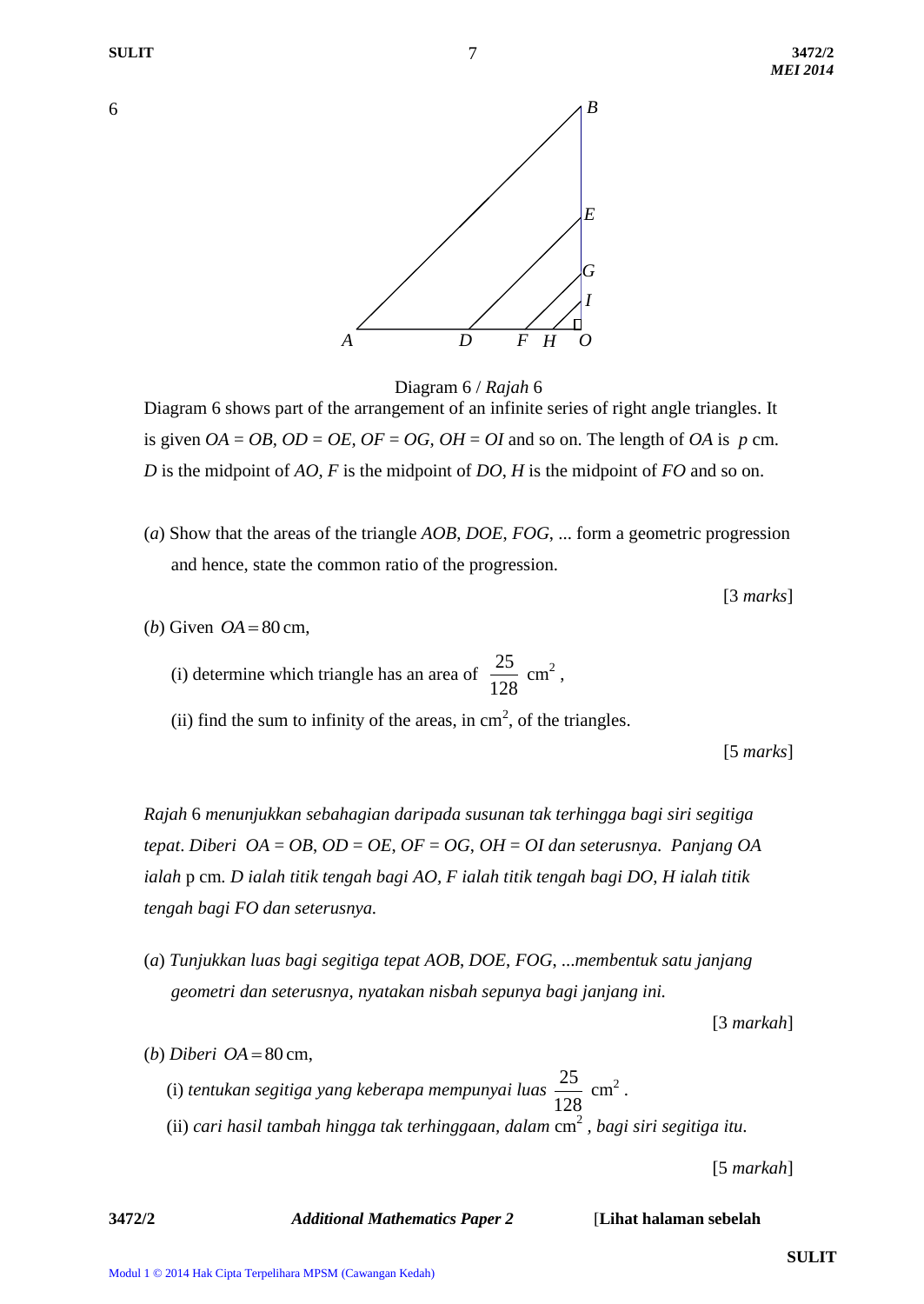## **Section B** *Bahagian B* [ 40 *marks* ]

# [ 40 *markah* ]

Answer **four** questions from this section.

*Jawab empat soalan daripada bahagian ini.*

7 Use graph paper to answer this question.

*Gunakan kertas graf untuk menjawab soalan ini.*

|                    | 2.94 |  |  |  | $4.12$   $5.76$   $8.07$   $11.29$   $15.81$ |  |
|--------------------|------|--|--|--|----------------------------------------------|--|
| Table 7 / Jadual 7 |      |  |  |  |                                              |  |

Table 7 shows the values of two variables, *x* and *y*, obtained from an experiment. Variables x and y are related by the equation  $y = hk^x$ , where h and k are constants.

(*a*) Plot  $log_{10} y$  against *x*, using a scale of 2 cm to 1 unit on the *x* – axis and 2 cm to  $0.1$  unit on the  $log_{10} y - axis$ . Hence, draw the line of best fit.

[4 *marks*]

- (*b*) Use your graph in **7** (*a*) to find the value of
	- (i) *h*,
	- (ii) *k*,
	- (iii) y when  $x = 3.5$ . [6 *marks*]

*Jadual* 7 *menunjukkan nilai-nilai bagi dua pembolehubah, x dan y, yang diperoleh daripada satu eksperimen. Pembolehubah x dan y dihubungkan oleh persamaan x y hk , dengan keadaan h dan k ialah pemalar.*

- (*a*) *Plot*  $log_{10}$  *y melawan x*, *dengan menggunakan skala* 2 cm *kepada* 1 unit *pada paksi x dan* 2 cm *kepada*  01 unit *pada paksi*  <sup>10</sup> log *y . Seterusnya, lukis garis lurus penyuaian terbaik.* [4 *markah*]
- (*b*) *Gunakan graf di* **7**(*a*) *untuk mencari nilai*
	- (i) *h,*
	- (ii) *k,*
	- $(iii)$  *y apabila*  $x = 3.5$ . 35 *.* [6 *markah*]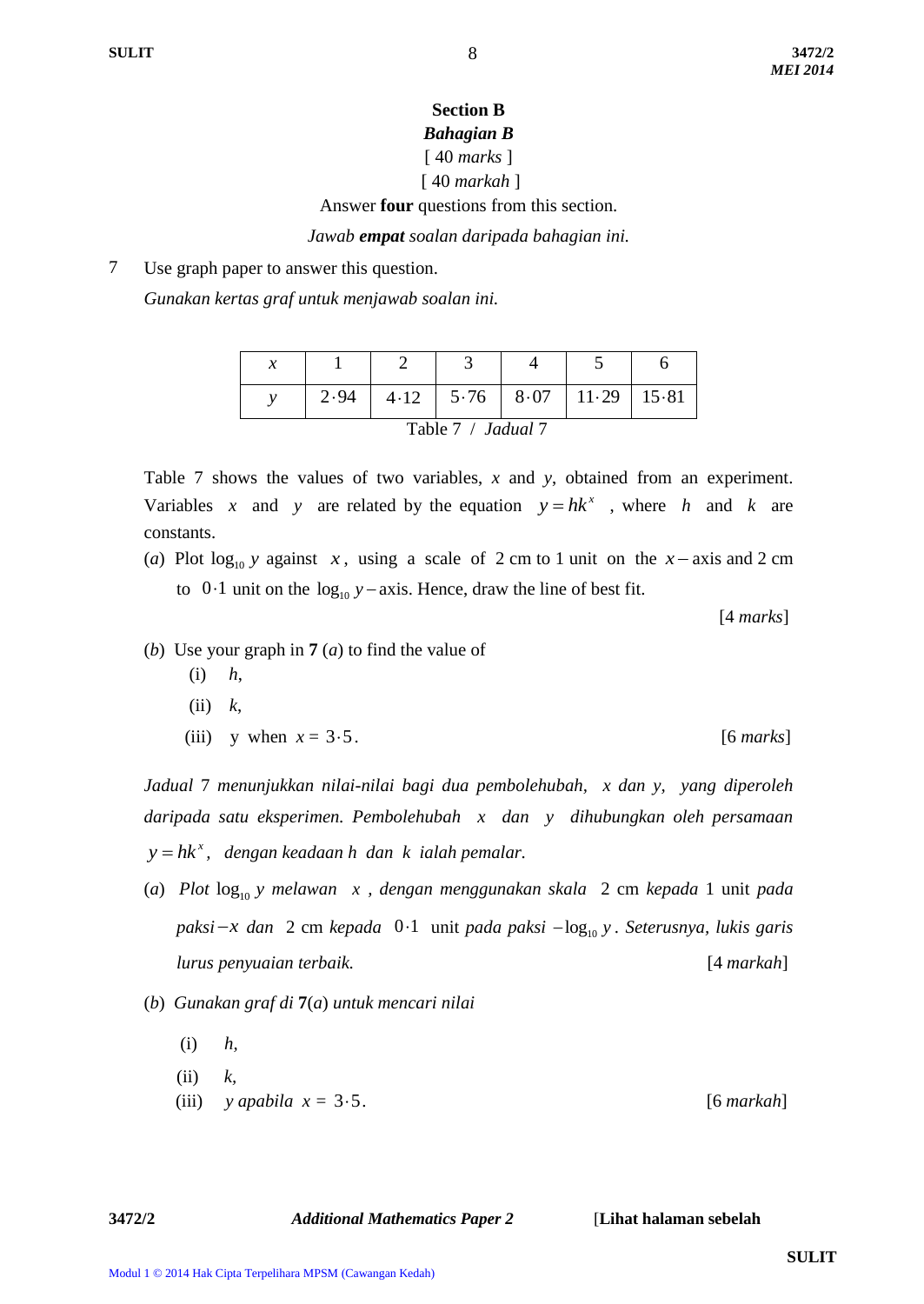*MEI 2014*



9

Diagram 8 / *Rajah* 8

Diagram 8 shows a sector *OEF* with centre *O* and radius 6 cm. *ABCD* is a rectangle and the straight line *BC* is a tangent to the curve *EF*. It is given that  $AD = 8$  cm. [ Use  $\pi = 3.142$ ]

### Calculate

| ( <i>a</i> ) the value of $\theta$ , in radians,     | $[2 \text{ marks}]$ |
|------------------------------------------------------|---------------------|
| $(b)$ the perimeter, in cm, of the shaded region,    | $[4 \text{ marks}]$ |
| (c) the area, in $\text{cm}^2$ of the shaded region. | $[4 \text{ marks}]$ |

*Rajah* 8 *menunjukkan sebuah sektor OEF dengan pusat O dan jejari* 6 cm. *ABCD adalah sebuah segi empat tepat dan garis lurus BC adalah tangen kepada lengkung EF.*  $Diberi$   $AD = 8$  cm.  $[ Guna \ \pi = 3.142 ]$ 

#### *Hitung*

| (a) nilai bagi $\theta$ , dalam radian,    | $[2$ markah] |
|--------------------------------------------|--------------|
| (b) perimeter, dalam cm, kawasan berlorek, | $[4$ markah] |
| (c) luas, dalam $cm^2$ , kawasan berlorek. | $[4$ markah] |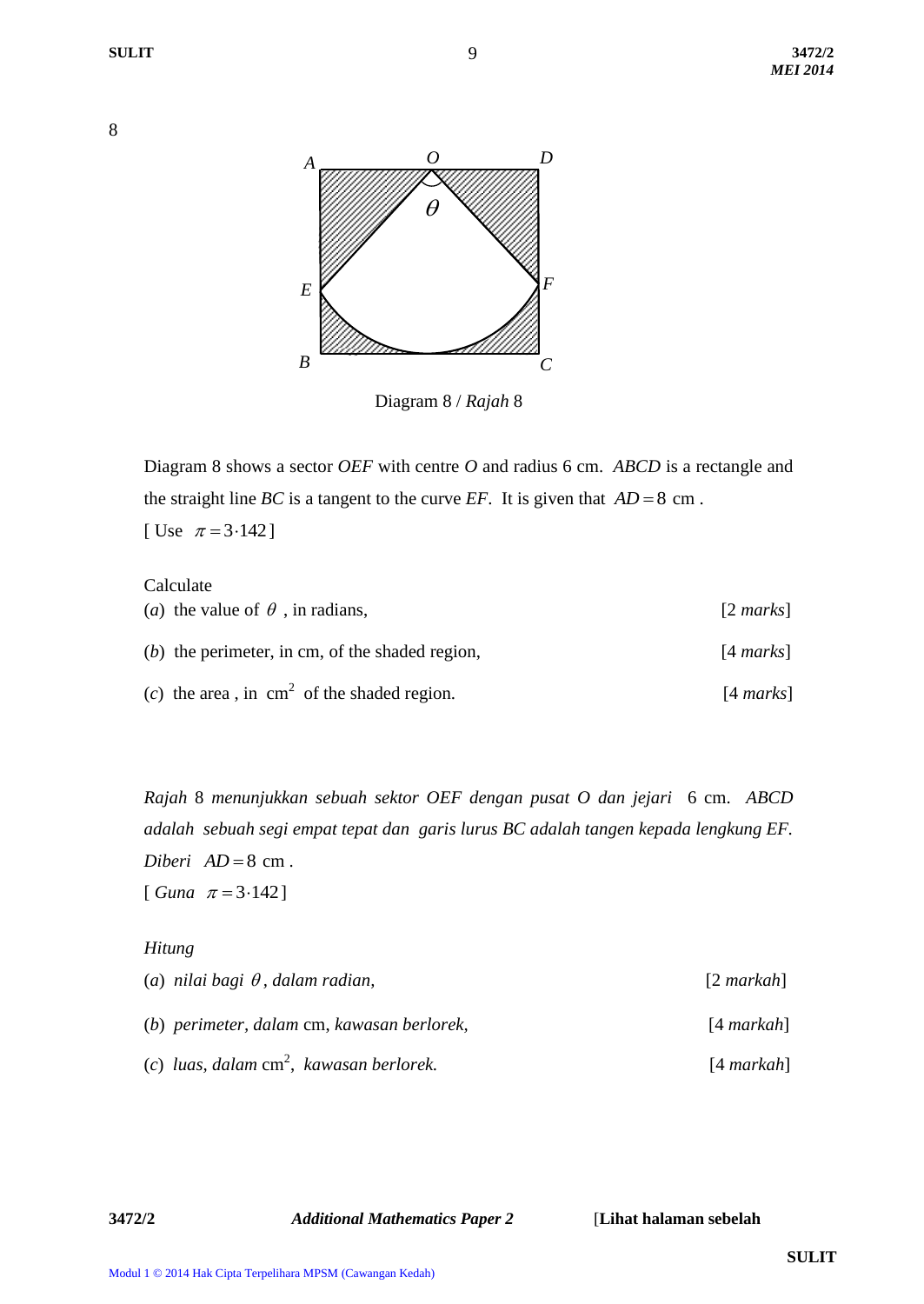

Diagram 9/*Rajah* 9

Diagram 9 shows the straight line  $y = 2x + 8$  intersecting the curve  $y = x^2$  at the points *P* and *Q*.

Find

- (*a*) the coordinates of *P* and *Q*, [3 *marks*]
- (*b*) the area of the shaded region *A*, [4 *marks*]
- (*c*) the volume generated, in terms of  $\pi$ , when the shaded region *B* is revolved through  $360^\circ$  about the *x*-axis.

[3 *marks*]

*Rajah* 9 *menunjukkan garis lurus y =* 2*x +* 8 *yang menyilang lengkung y = x<sup>2</sup> pada titik P dan Q.* 

*Cari*

| (a) koordinat $P$ dan $Q$ , | $[3$ markah] |
|-----------------------------|--------------|
|                             |              |

- (*b*) *luas rantau berlorek A,* [4 *markah*]
- *(c*) *isipadu janaan, dalam sebutan π , apabila rantau berlorek B dikisarkan melalui*  360<sup>o</sup> pada paksi-x.

[3 *markah*]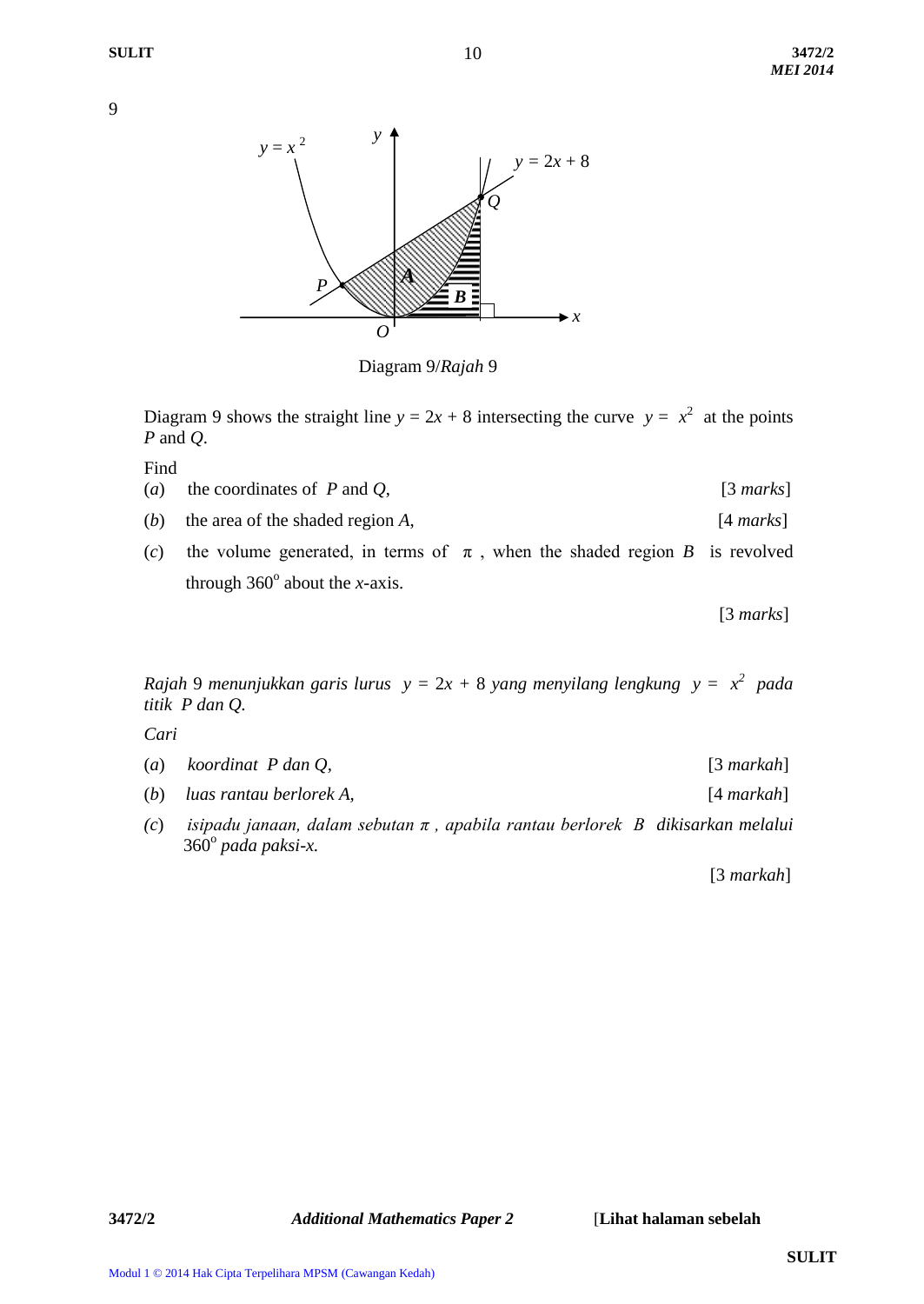10 Solution by scale drawing is not accepted. *Penyelesaian secara lukisan berskala tidak diterima.*



Diagram 10 shows a triangle *QRS*. The straight line *RS* is perpendicular to the straight line *QS*. Point *S* lies on the *x*-axis and point *R* lies on the *y*-axis. The equation of straight *RS* is  $-\frac{x}{1} - \frac{y}{2} = 1$ 4 2  $\frac{x}{\cdot} - \frac{y}{\cdot} = 1$ .

(*a*) Find

| (i) the coordinates of $S$ ,                                                              | $\lceil 1 \text{ mark } \rceil$ |
|-------------------------------------------------------------------------------------------|---------------------------------|
| (ii) the equation of the straight line $\overline{QS}$ .                                  | $[2 \text{ marks}]$             |
| (b) Given that $ST: TQ = 2:1$ , find the coordinates of Q,                                | $[2 \text{ marks}]$             |
| $(c)$ Calculate the area of triangle QRS,                                                 | $[2 \text{ marks}]$             |
| (d) Point $P(x, y)$ moves such that its distance from S is always twice its distance from |                                 |



*Rajah* 10 *menunjukkan sebuah segi tiga QRS. Garis RS adalah berserenjang dengan garis QS. Titik S terletak pada paksi-x dan titik R terletak pada paksi-y. Persamaan*

*garislurus RS adalah* 
$$
-\frac{x}{4} - \frac{y}{2} = 1
$$
.

(*a*) *Cari* 

| $(i)$ koordinat S,                                                                   | $[1$ markah]    |
|--------------------------------------------------------------------------------------|-----------------|
| $(ii)$ persamaan garis lurus QS.                                                     | $[2 \, markah]$ |
| (b) Diberi $ST: TQ = 2:1$ , cari koordinat Q,                                        | $[2$ markah]    |
| (c) Hitung luas segi tiga QRS,                                                       | $[2$ markah]    |
| (d) Titik $P(x, y)$ bergerak dengan keadaan jaraknya dari S adalah sentiasa dua kali |                 |
| jaraknya dari R. Cari persamaan lokus bagi P.                                        | $[3$ markah]    |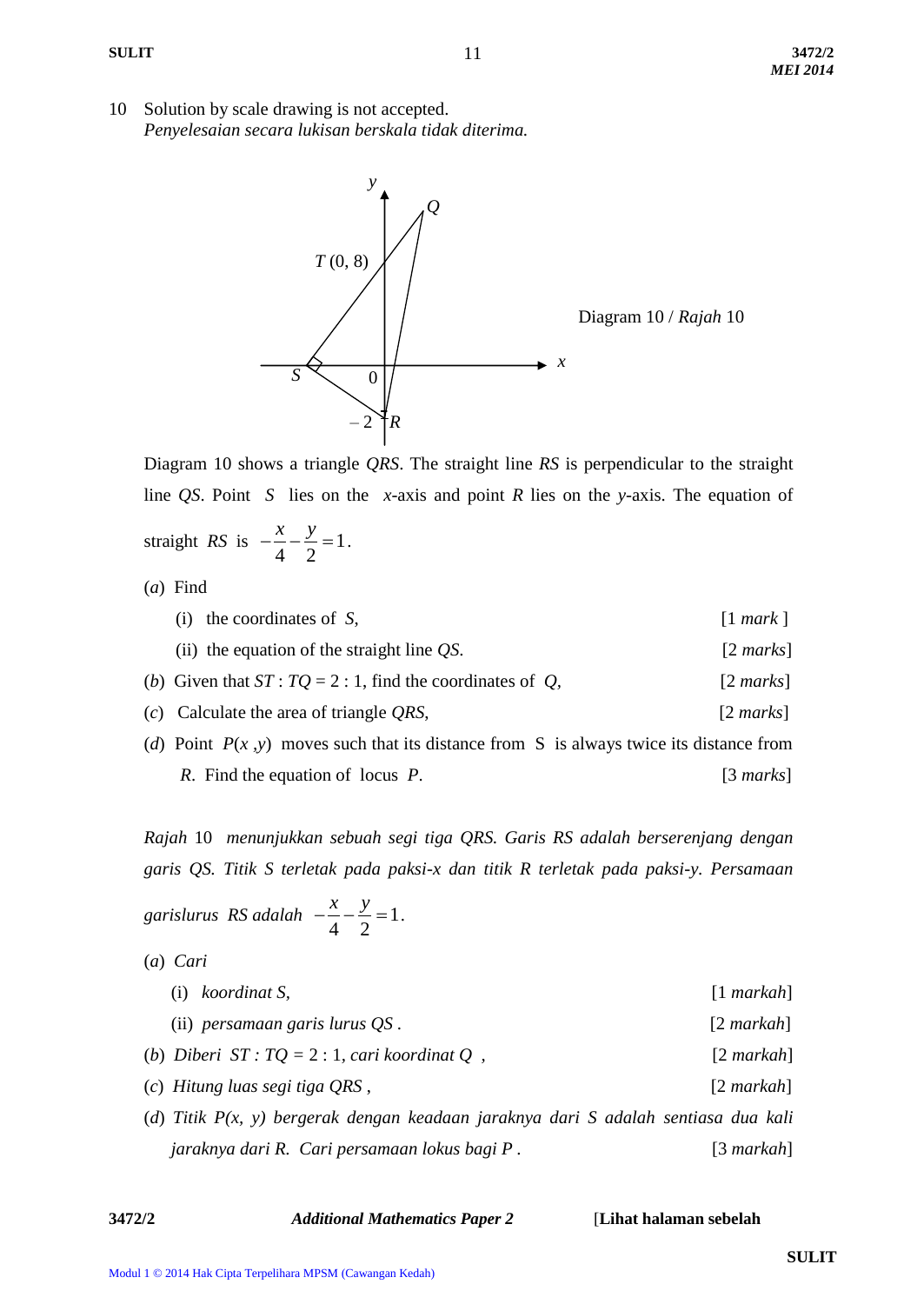# **Section C** *Bahagian C* [ 20 marks ]

# [ 20 *markah* ]

Answer **any two** questions from this section. *Jawab mana-mana dua soalan daripada bahagian ini.*

11 Diagram 11 shows a quadrilateral *PQRS*, *QS* = 8 cm, *QR* = 9 cm, *SP* = 12 cm,  $\angle PQS = 106^\circ$ ,  $\angle SQR = 39^\circ$ 



Diagram 11*/Rajah* 11

(a) Calculate

|  | (i) the angle of $QSP$      | [3 marks]           |
|--|-----------------------------|---------------------|
|  | (ii) area of triangle $QSP$ | $[2 \text{ marks}]$ |

- (iii) the length, in cm, of *RS* [2 *marks*]
- (b) Given *S'* lies on the straight-line *SQ* which further expanded, and *S'P = SP*

| $(i)$ sketch triangle SPS' | $[1$ mark] |
|----------------------------|------------|
|----------------------------|------------|

(ii) find the length of *QS'* [2 *marks*]

*Rajah* 11 *menunjukkan sebuah sisiempat PQRS. QS =* 8 cm*, QR =* 9 cm*, SP =* 12 cm,  $\angle PQS = 106^\circ$ ,  $\angle SQR = 39^\circ$ 

(*a*) *Hitungkan* (i) *sudut QPS* [3 *markah*] (ii) *luas bagi segitiga PQS* [2 *markah*] (iii) *panjang, dalam* cm*, RS* [2 *markah*]

( *b*) *Diberi bahawa titik S' berada di atas garis lurus SQ yang diperpanjangkan dan S'P = SP*

(i) *lakar kan segitiga SPS'* [1 *markah* ](ii) *cari panjang QS'* [2 *markah*]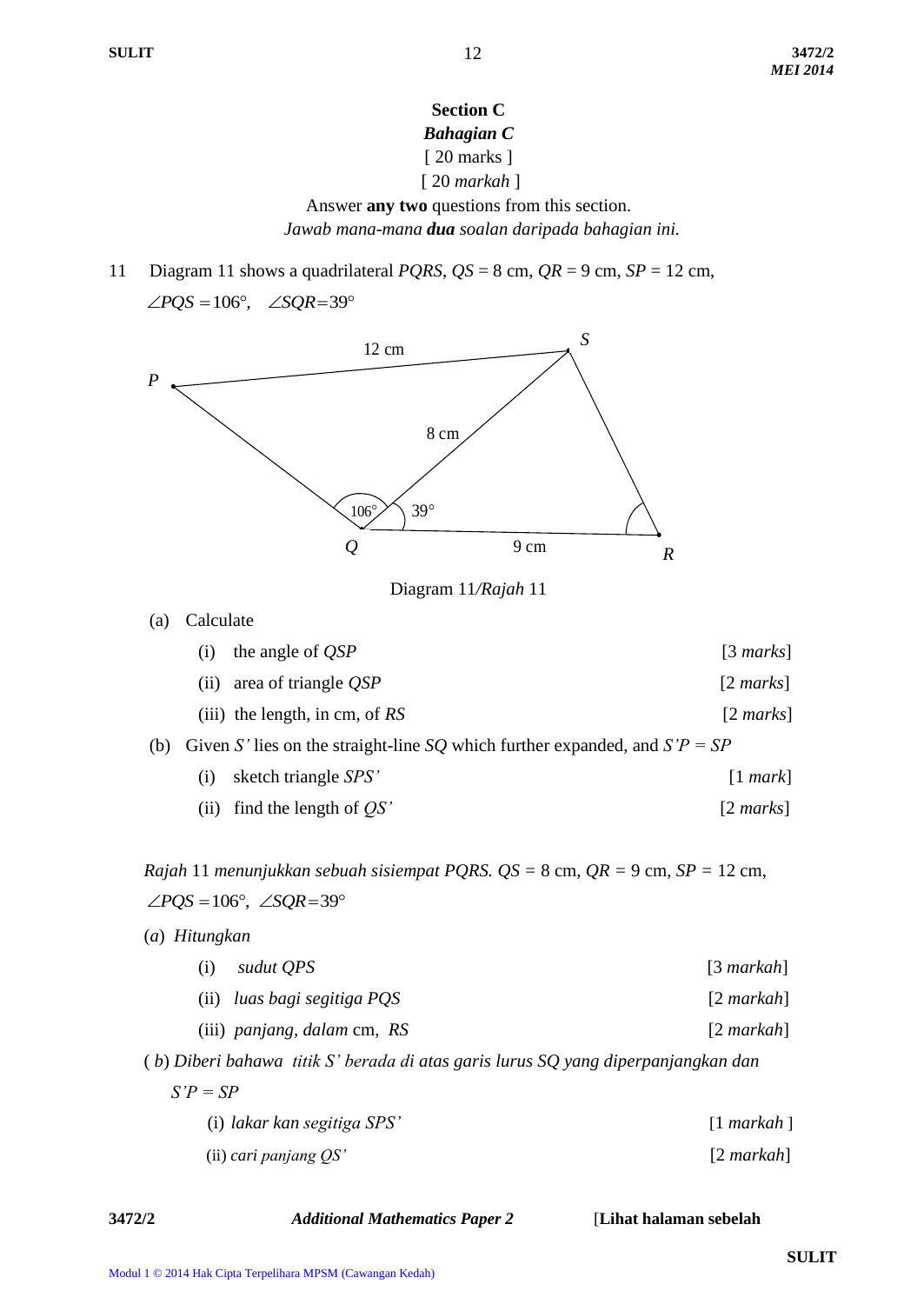12 Table 12 shows the price indices of three types of fuel for the year 2010 based on the year 2008. The pie chart represents the proportion of the fuel used in a factory

| <b>FUEL</b> | Year 2010 based on the       | 27 %          |
|-------------|------------------------------|---------------|
|             | year Price indexs for the    | $\mathcal{C}$ |
|             | year 2008                    |               |
| BAHAN       | Indeks harga pada tahun 2010 | A             |
| API         | berasaskan tahun 2008        | B             |
|             | 135                          | 46 %          |
|             | 120                          |               |
|             |                              |               |
|             |                              |               |

Table 12 / *Jadual* 12

- (a) If the factory spends RM6 000 per week for fuel *A* in the year 2010, find the corresponding expenditure for fuel *A* in the year 2008.[2 *marks*]
- (b) Calculate the composite index for fuel expenditure of the factory in the year 2010 based on the year 2008. *a* [3 *marks*]
- (c) The fuel expenditure of the factory is RM30 000 per week in the year 2008. Calculate its corresponding expenditure in the year 2010. [2 *marks*]
- (d) The price of fuel *A* remains unchanged, while the price of fuel *B* increases 35%, the price of fuel *C* increases 30% from 2010 to the year 2013. Calculate the composite index for the fuel expenditure of the factory in the year 2013 based on the year 2008.

[3 *marks*]

*Jadual* 12 *menunjukkan indeks harga bagi tiga jenis bahan api pada tahun* 2010 *berasaskan tahun* 2008*. Carta pai mewakili pembahagian bahan api itu yang digunakan di sebuah kilang.*

(a) *Jika kilang itu membelanjakan* RM6 000 *seminggu untuk bahan api A pada tahun* 2010*, cari perbelanjaan yang sepadan untuk bahan api A pada tahun* 2008*.*

[2 *markah*]

- (b) *Hitungkan indeks gubahan bagi perbelanjaan bahan api kilang itu pada tahun* 2010 *berasaskan tahun* 2008.[3 *markah*]
- (c) *Perbelanjaan bahan api bagi kilang itu pada tahun* 2008 *ialah* RM 30 000 *seminggu. Hitungkan perbelanjaan bahanapi yang sepadan pada tahun* 2010.[2 *markah*]
- (d) *Harga bahan api A tidak berubah, manakala harga bahan api B meningkat* 35%, *harga bahan api C meningkat* 30% *dari tahun* 2010 *ke tahun* 2013*. Hitungkan indeks gubahan bagi perbelanjaan bahan api kilang itu pada tahun* 2013  *berasaskan tahun* 2008*.* [3 *markah*]